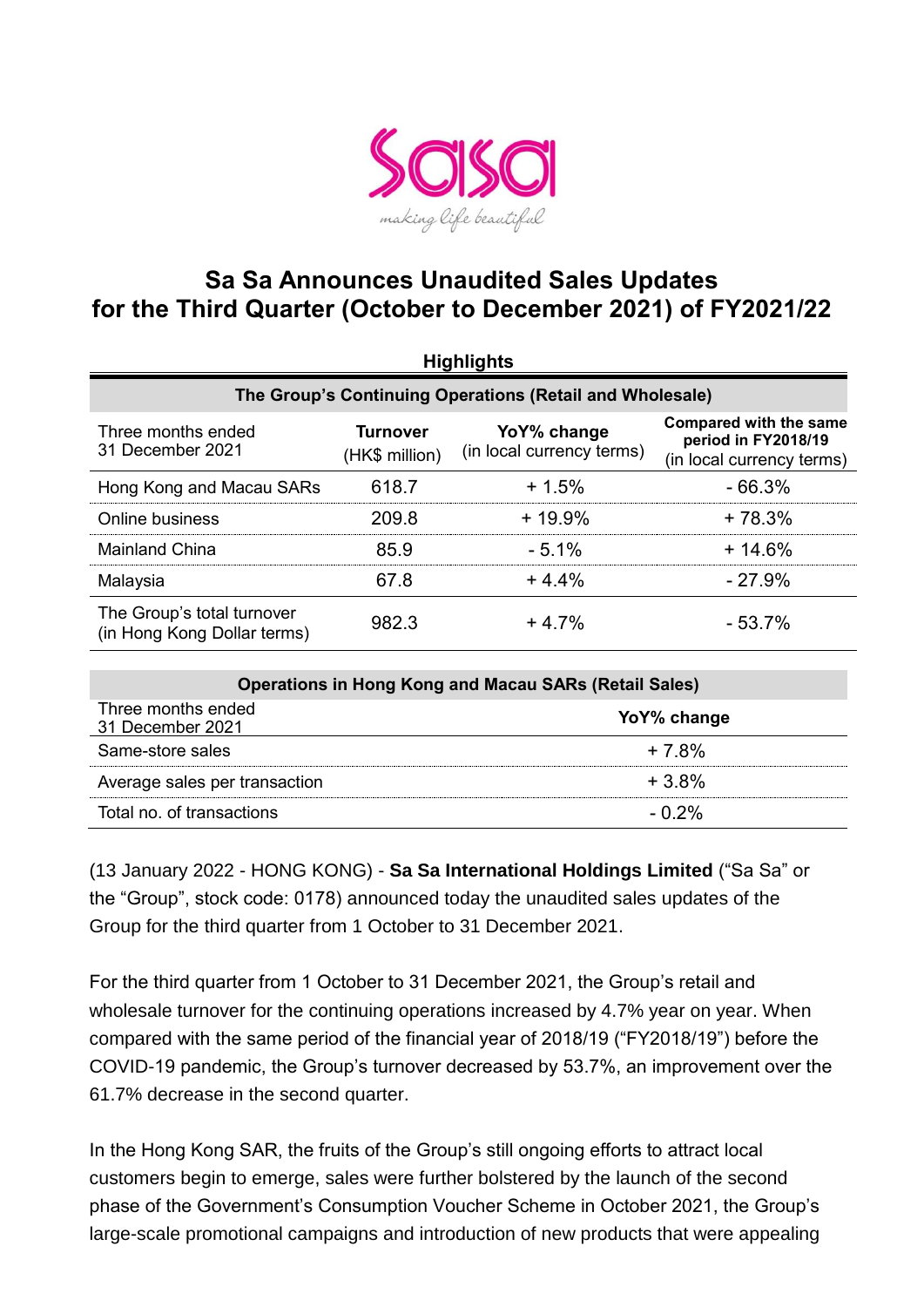*Sa Sa Announces Unaudited Sales Updates for the Third Quarter (October to December 2021) of FY2021/22 13 January 2022 / Page 2*

to the locals, resulting an increase of 14.3% in retail sales growth in the third quarter at the Group's local consumption dominated Hong Kong SAR market. Although the average number of stores decreased by 16 or 16.7% year on year during the quarter, same-store sales increased by 22.9% as a result of the redeployment of the frontline beauty consultants from the closed stores to other stores, this also enhanced same-store profitability.

In the Macau SAR, the border with Mainland China had been reopened for more than a year but the COVID-19 pandemic broke out again in the end of September in 2021, with strengthened entry and quarantine measures. As a result, the foot traffic and sales of mainland Chinese customers at Sa Sa's stores in October were both seriously affected, resulting a decrease of 13.7% in sales in the third quarter. Nevertheless, the pandemic started improving in November and sales continued to rebound in December.

Consequently, the overall retail and wholesale turnover at the Group's operations in the Hong Kong and Macau SARs rose by 1.5% year on year in the third quarter, while samestore sales increased by 7.8%.

The Group's online business recorded a year-on-year sales growth of 19.9% in the third quarter. The increase was mainly driven by the Group's Hong Kong-based online shopping website which had been revamped at the beginning of last year. The Group avoided excessive price competition during the Double 11 shopping festival resulting in a lower single digit sales growth for the third-party platforms during the quarter when compared to the previous year.

In Mainland China, due to the COVID-19 pandemic outbreaks in many parts of the country, as well as a slowdown in consumer sentiment, the Group's same-store sales declined by 22.2% year on year in the third quarter. The decline rate of the Group's total retail sales was relatively lower, at 5.1%, as the Group recorded a net increase of eight stores in the quarter. Since the consumption sentiment of Mainland China fell short of expectations, the Group had decided to slow down the expansion of its retail network and had set the short-term goal of achieving growth by enhancing the operational performance of its existing stores.

In Malaysia, most of the Group's stores in the country had resumed business since mid-September of 2021 when the Government adopted the strategy of "living with the virus". Turnover at the Group's operations there rose by 4.4% year on year in the third quarter.

The Group is in a stable financial position with sufficient cash on hand to meet the needs of business operations and has in addition obtained extra banking facilities. As at 31 December 2021, the Group had net cash of about HK\$312.7 million, this is higher than the